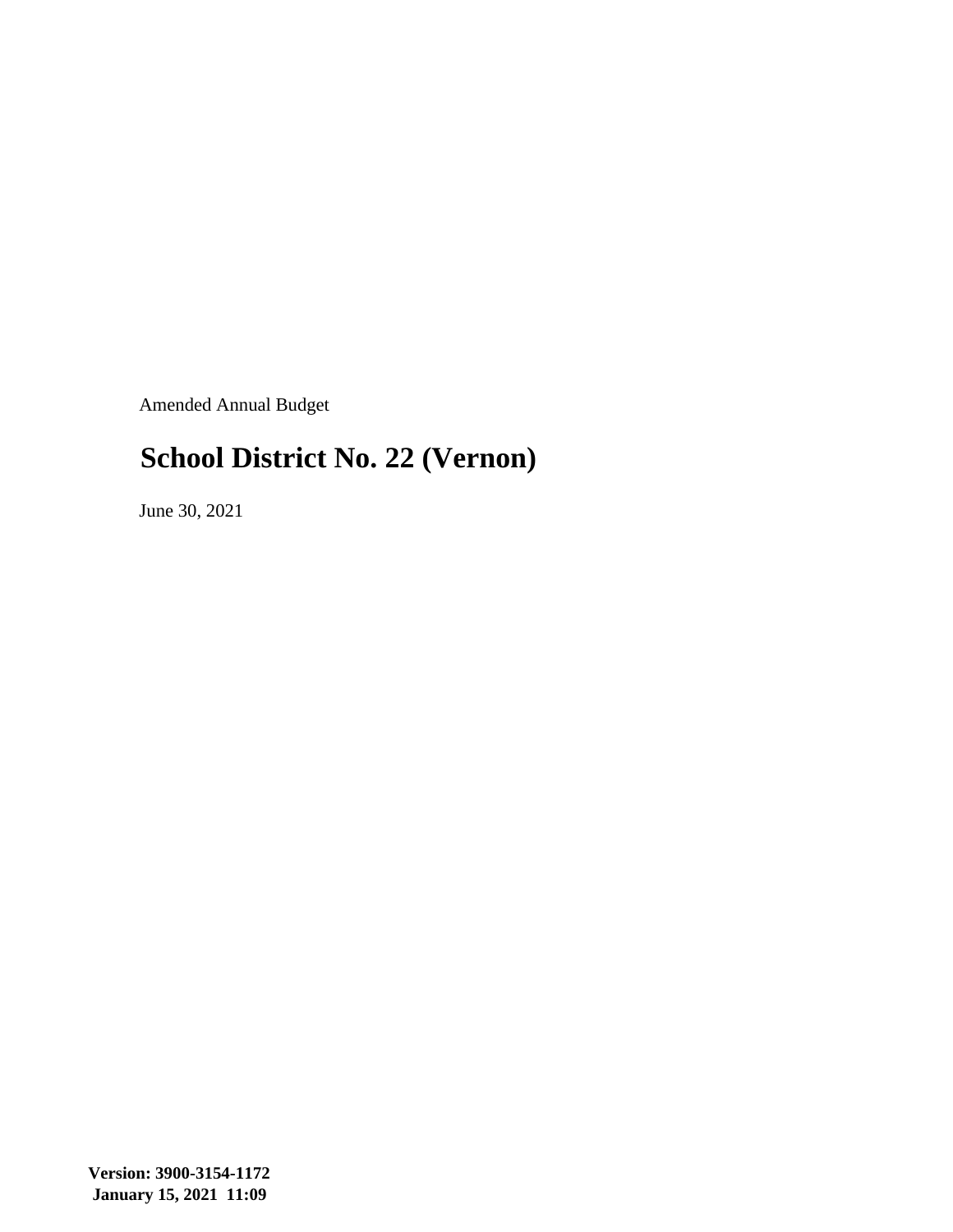June 30, 2021

Table of Contents

\*NOTE - Statement 1, Statement 3, Statement 5 and Schedules 4A - 4D are used for Financial Statement reporting only.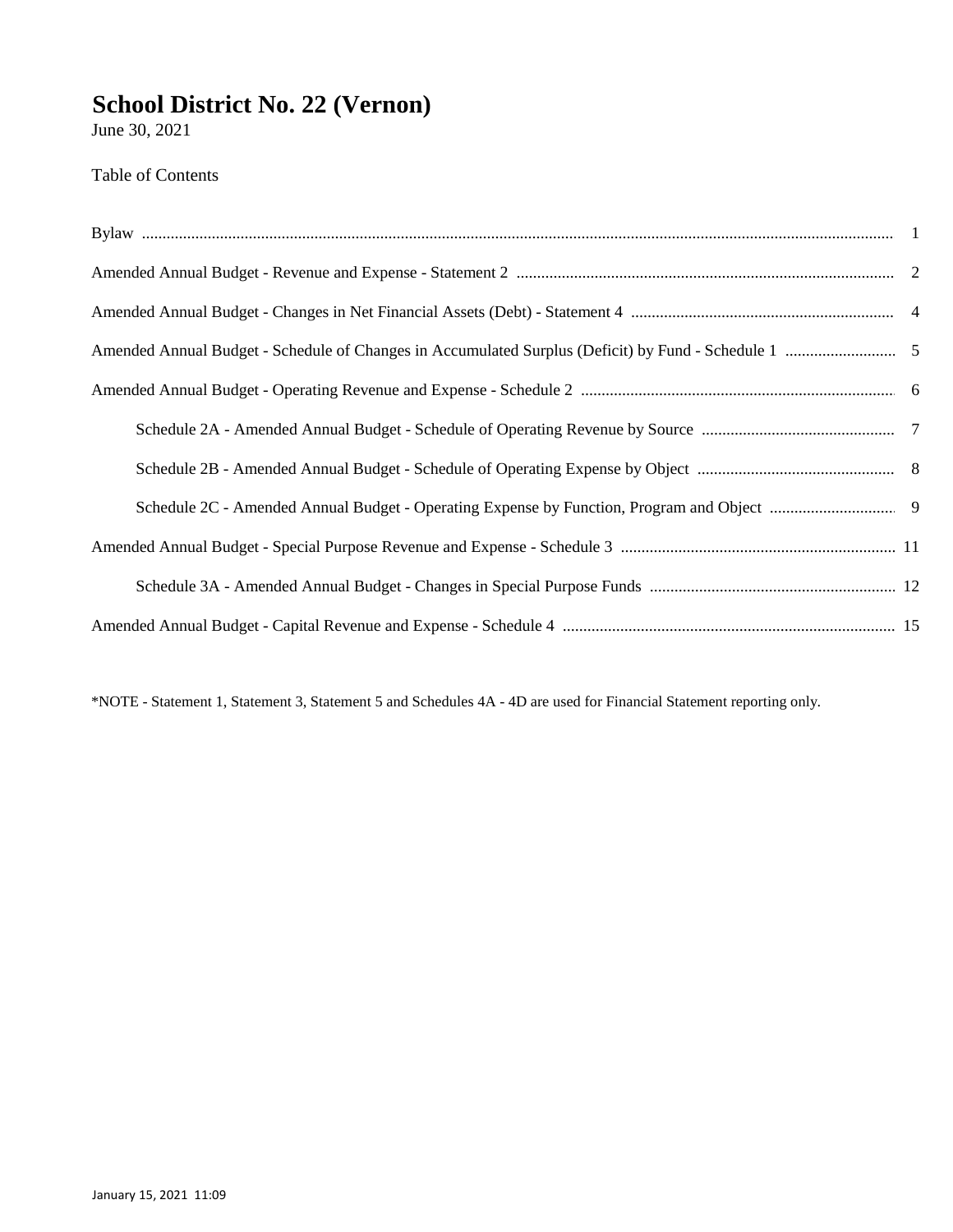#### **AMENDED ANNUAL BUDGET BYLAW**

A Bylaw of THE BOARD OF EDUCATION OF SCHOOL DISTRICT NO. 22 (VERNON) (called the ''Board'') to adopt the Amended Annual Budget of the Board for the fiscal year 2020/2021 pursuant to section 113 of the *School Act* , R.S.B.C., 1996, c. 412 as amended from time to time (called the "*Act* ").

- 1. Board has complied with the provisions of the Act respecting the Amended Annual Budget adopted by this bylaw.
- 2. This bylaw may be cited as School District No. 22 (Vernon) Amended Annual Budget Bylaw for fiscal year 2020/2021.
- 3. The attached Statement 2 showing the estimated revenue and expense for the 2020/2021 fiscal year and the total budget bylaw amount of \$115,924,830 for the 2020/2021 fiscal year was prepared in accordance with the *Act* .
- 4. Statement 2, 4 and Schedules 1 to 4 are adopted as the Amended Annual Budget of the Board for the fiscal year 2020/2021.

| <b>READ A FIRST TIME THE</b> |  |  |
|------------------------------|--|--|
|------------------------------|--|--|

READ A SECOND TIME THE \_\_\_\_\_\_ DAY OF \_\_\_\_\_\_\_\_\_\_\_\_\_\_\_\_\_\_\_, 2021;

READ A THIRD TIME, PASSED AND ADOPTED THE \_\_\_\_\_\_ DAY OF \_\_\_\_\_\_\_\_\_\_\_\_\_\_\_\_\_\_, 2021;

**Chairperson of the Board**

**( Corporate Seal )**

**Secretary Treasurer**

I HEREBY CERTIFY this to be a true original of School District No. 22 (Vernon) Amended Annual Budget Bylaw 2020/2021, adopted by the Board the \_\_\_\_\_\_ DAY OF \_\_\_\_\_\_\_\_\_\_\_\_\_\_\_\_\_\_, 2021.

**Secretary Treasurer**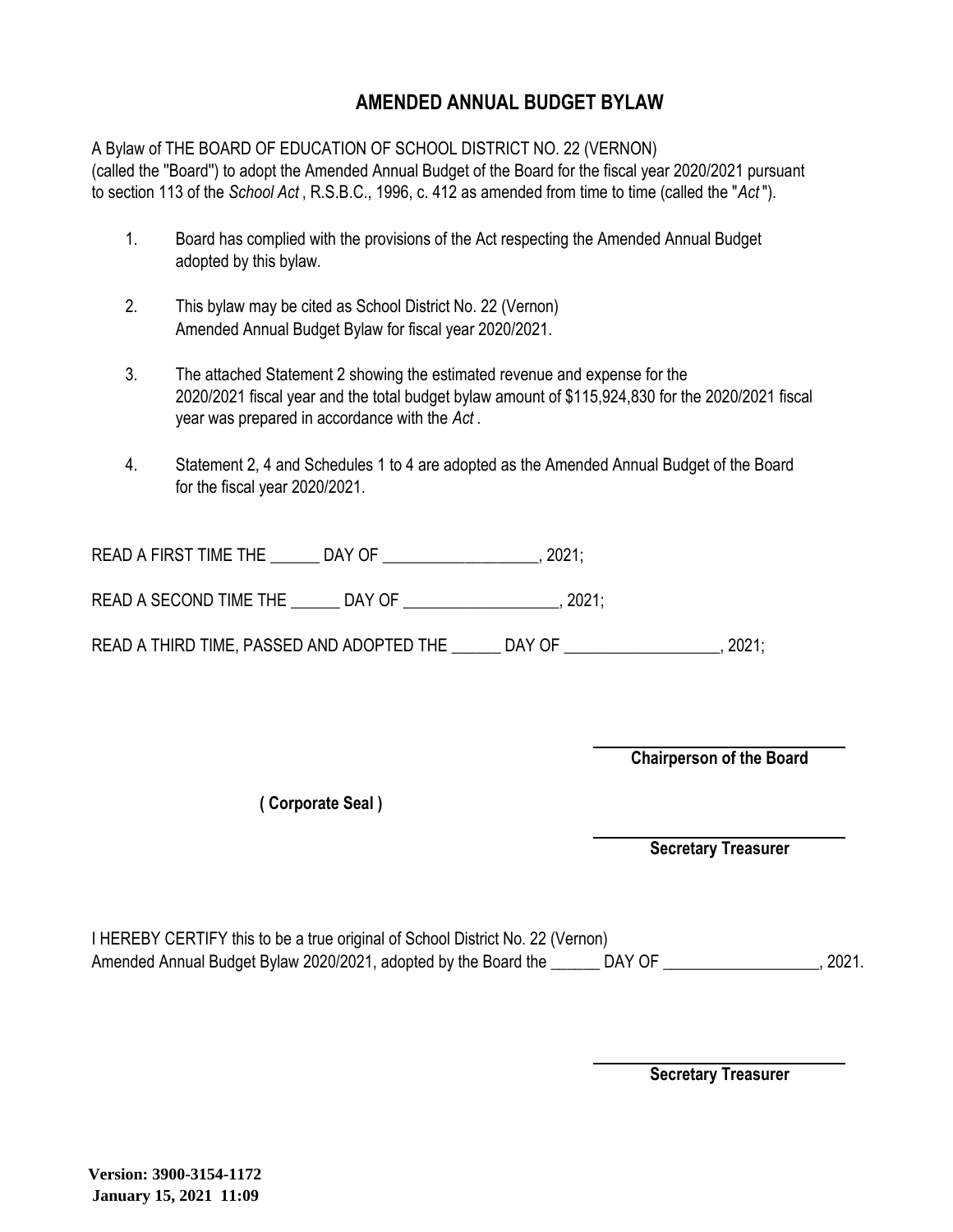Amended Annual Budget - Revenue and Expense Year Ended June 30, 2021

|                                                                                                   | 2021 Amended         | 2020 Amended         |
|---------------------------------------------------------------------------------------------------|----------------------|----------------------|
|                                                                                                   | <b>Annual Budget</b> | <b>Annual Budget</b> |
| <b>Ministry Operating Grant Funded FTE's</b>                                                      |                      |                      |
| School-Age                                                                                        | 8,575.500<br>9.125   | 8,616.500            |
| Adult                                                                                             |                      | 10.125               |
| Other<br><b>Total Ministry Operating Grant Funded FTE's</b>                                       | 15.375<br>8,600.000  | 21.375               |
|                                                                                                   |                      | 8,648.000            |
| <b>Revenues</b>                                                                                   | \$                   | \$                   |
| <b>Provincial Grants</b>                                                                          |                      |                      |
| Ministry of Education                                                                             | 98,566,207           | 92,772,943           |
| Other                                                                                             | 317,864              | 317,864              |
| Tuition                                                                                           | 1,562,175            | 5,278,828            |
| <b>Other Revenue</b>                                                                              | 4,171,954            | 5,097,897            |
| <b>Rentals and Leases</b>                                                                         | 6,000                | 50,000               |
| <b>Investment Income</b>                                                                          | 273,600              | 345,000              |
| Amortization of Deferred Capital Revenue                                                          | 4,241,007            | 4,052,769            |
| <b>Total Revenue</b>                                                                              | 109,138,807          | 107,915,301          |
| <b>Expenses</b>                                                                                   |                      |                      |
| Instruction                                                                                       | 88,929,817           | 87, 137, 484         |
| <b>District Administration</b>                                                                    | 3,459,786            | 3,259,250            |
| <b>Operations and Maintenance</b>                                                                 | 16,735,891           | 15,373,328           |
| <b>Transportation and Housing</b>                                                                 | 3,012,990            | 2,686,685            |
| <b>Total Expense</b>                                                                              | 112,138,484          | 108,456,747          |
| <b>Net Revenue (Expense)</b>                                                                      | (2,999,677)          | (541, 446)           |
| <b>Budgeted Allocation (Retirement) of Surplus (Deficit)</b>                                      | 3,294,606            | 2,905,864            |
| <b>Budgeted Surplus (Deficit), for the year</b>                                                   | 294,929              | 2,364,418            |
| Budgeted Surplus (Deficit), for the year comprised of:<br><b>Operating Fund Surplus (Deficit)</b> |                      |                      |
| Special Purpose Fund Surplus (Deficit)                                                            | (62, 400)            | 420,000              |
| Capital Fund Surplus (Deficit)                                                                    | 357,329              | 1,944,418            |
| <b>Budgeted Surplus (Deficit), for the year</b>                                                   | 294,929              | 2,364,418            |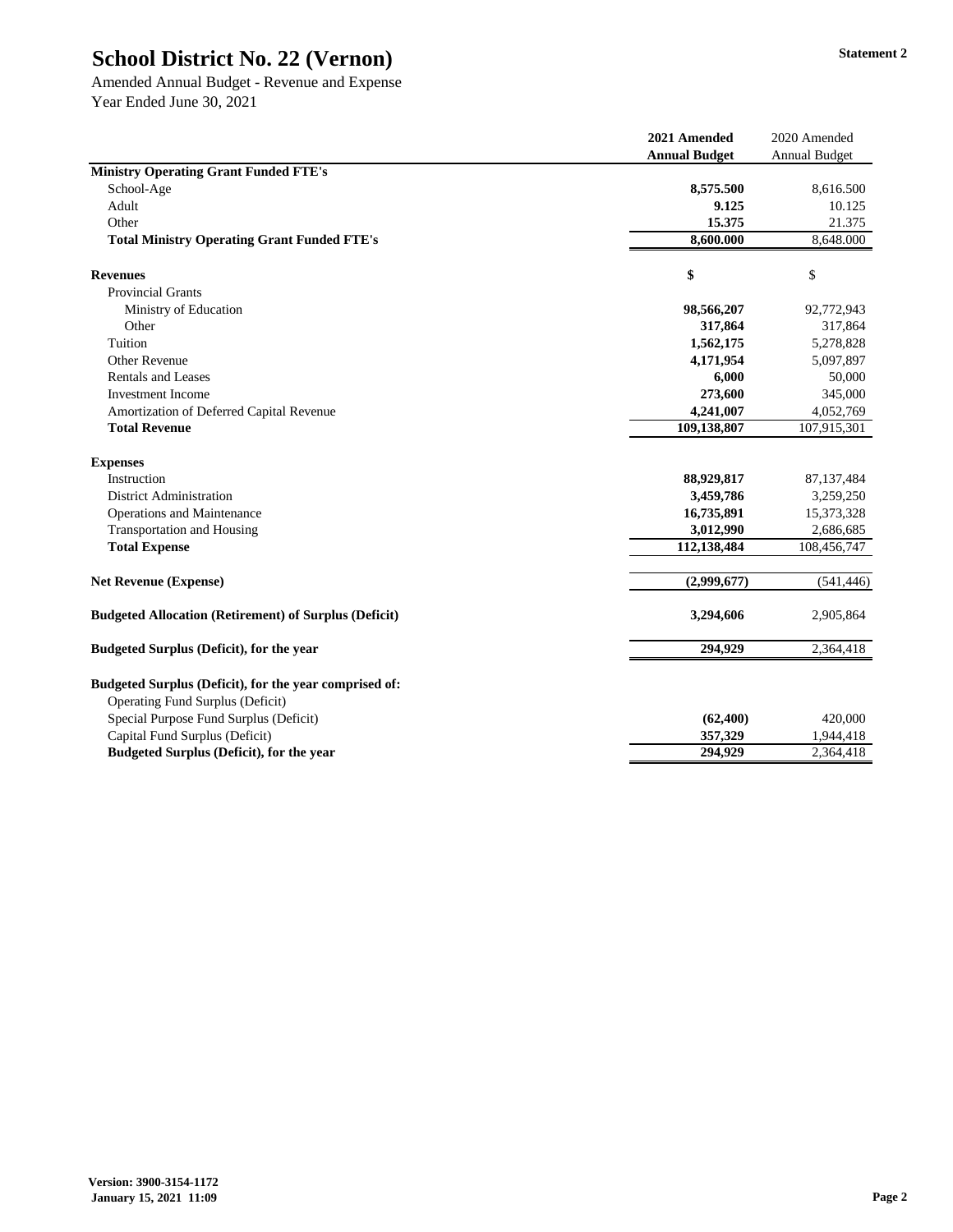Amended Annual Budget - Revenue and Expense Year Ended June 30, 2021

|                                                                     | 2021 Amended         | 2020 Amended         |
|---------------------------------------------------------------------|----------------------|----------------------|
|                                                                     | <b>Annual Budget</b> | <b>Annual Budget</b> |
| <b>Budget Bylaw Amount</b>                                          |                      |                      |
| <b>Operating - Total Expense</b>                                    | 91,324,025           | 91,107,664           |
| <b>Operating - Tangible Capital Assets Purchased</b>                | 456,391              | 407,727              |
| Special Purpose Funds - Total Expense                               | 14,648,267           | 11,926,255           |
| Special Purpose Funds - Tangible Capital Assets Purchased           | 663,123              | 333,750              |
| Capital Fund - Total Expense                                        | 6,166,192            | 5,422,828            |
| Capital Fund - Tangible Capital Assets Purchased from Local Capital | 2,666,832            | 3,871,734            |
| <b>Total Budget Bylaw Amount</b>                                    | 115,924,830          | 113,069,958          |

**Approved by the Board**

Signature of the Chairperson of the Board of Education

Signature of the Superintendent

Signature of the Secretary Treasurer

Date Signed

Date Signed

Date Signed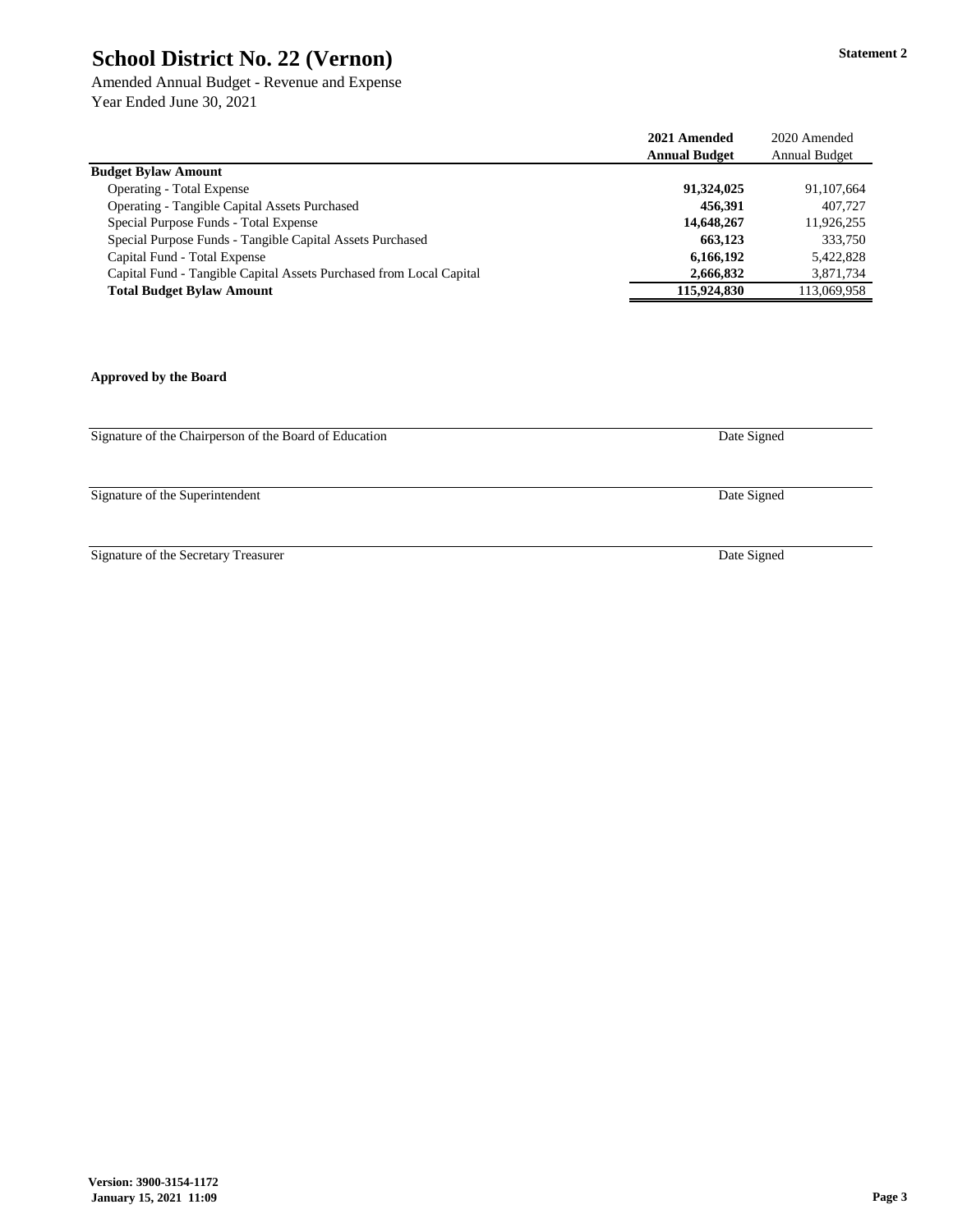|                                                          | 2021 Amended         | 2020 Amended         |
|----------------------------------------------------------|----------------------|----------------------|
|                                                          | <b>Annual Budget</b> | <b>Annual Budget</b> |
|                                                          | P                    | P                    |
| Surplus (Deficit) for the year                           | (2,999,677)          | (541, 446)           |
| <b>Effect of change in Tangible Capital Assets</b>       |                      |                      |
| <b>Acquisition of Tangible Capital Assets</b>            |                      |                      |
| From Operating and Special Purpose Funds                 | (1,119,514)          | (741, 477)           |
| From Local Capital                                       | (2,666,832)          | (3,871,734)          |
| From Deferred Capital Revenue                            | (10,356,426)         | (3,581,430)          |
| <b>Total Acquisition of Tangible Capital Assets</b>      | (14, 142, 772)       | (8,194,641)          |
| <b>Amortization of Tangible Capital Assets</b>           | 6,166,192            | 5,422,828            |
| <b>Total Effect of change in Tangible Capital Assets</b> | (7,976,580)          | (2,771,813)          |
|                                                          |                      |                      |
| (Increase) Decrease in Net Financial Assets (Debt)       | (10,976,257)         | (3,313,259)          |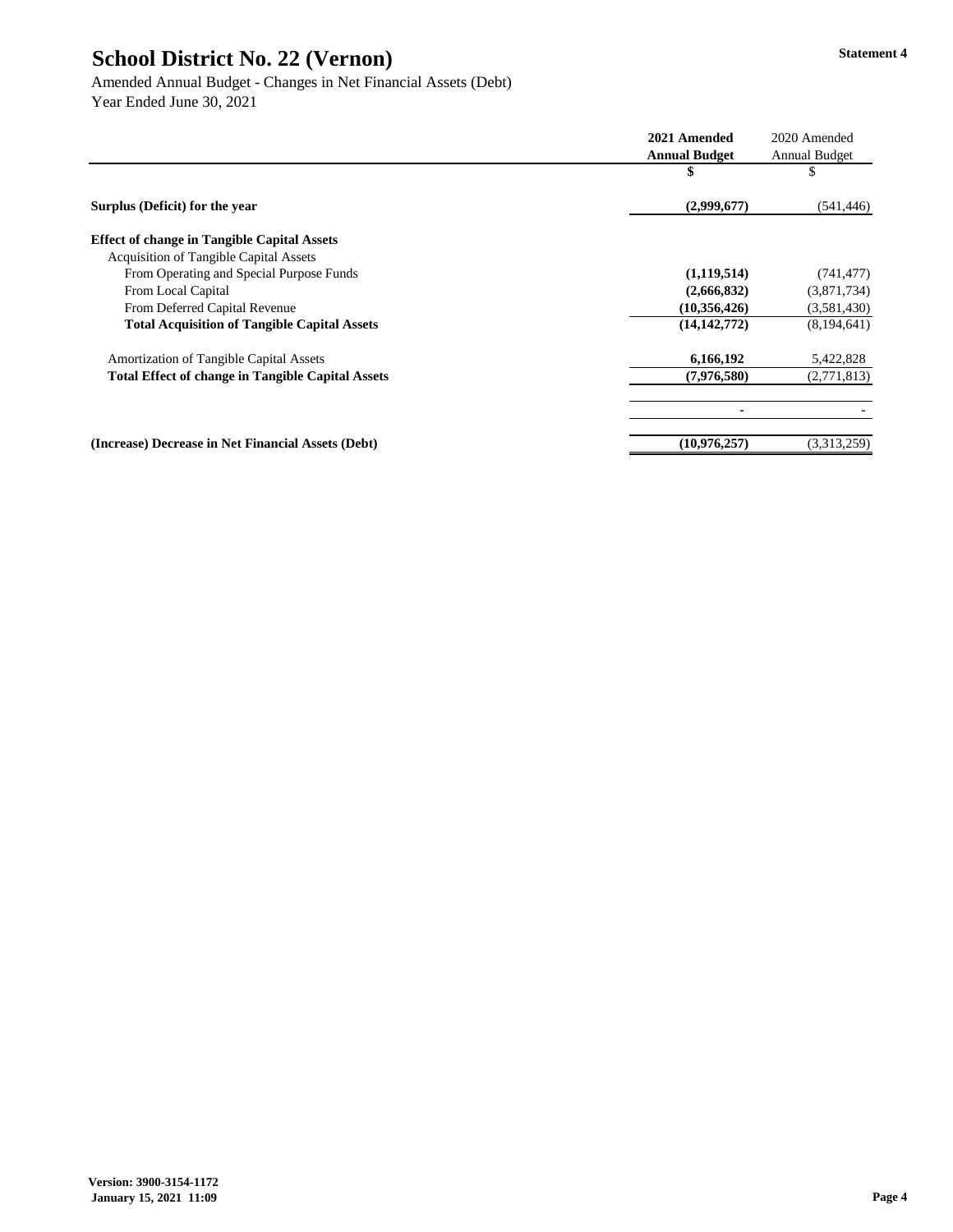Amended Annual Budget - Schedule of Changes in Accumulated Surplus (Deficit) by Fund Year Ended June 30, 2021

|                                                            | <b>Operating</b><br><b>Fund</b> | <b>Special Purpose</b><br><b>Fund</b> | Capital<br><b>Fund</b> | 2021 Amended<br><b>Annual Budget</b> |
|------------------------------------------------------------|---------------------------------|---------------------------------------|------------------------|--------------------------------------|
|                                                            | \$                              |                                       | \$                     | \$                                   |
| <b>Accumulated Surplus (Deficit), beginning of year</b>    | 5,176,022                       | 441,563                               | 31,334,769             | 36,952,354                           |
| <b>Changes for the year</b>                                |                                 |                                       |                        |                                      |
| Net Revenue (Expense) for the year                         | (1,705,215)                     | 630,723                               | (1,925,185)            | (2,999,677)                          |
| <b>Interfund Transfers</b>                                 |                                 |                                       |                        |                                      |
| <b>Tangible Capital Assets Purchased</b>                   | (456,391)                       | (663, 123)                            | 1,119,514              |                                      |
| Local Capital                                              | (1,163,000)                     |                                       | 1,163,000              |                                      |
| Other                                                      | 30,000                          | (30,000)                              |                        |                                      |
| Net Changes for the year                                   | (3,294,606)                     | (62, 400)                             | 357,329                | (2,999,677)                          |
| <b>Budgeted Accumulated Surplus (Deficit), end of year</b> | 1,881,416                       | 379,163                               | 31,692,098             | 33,952,677                           |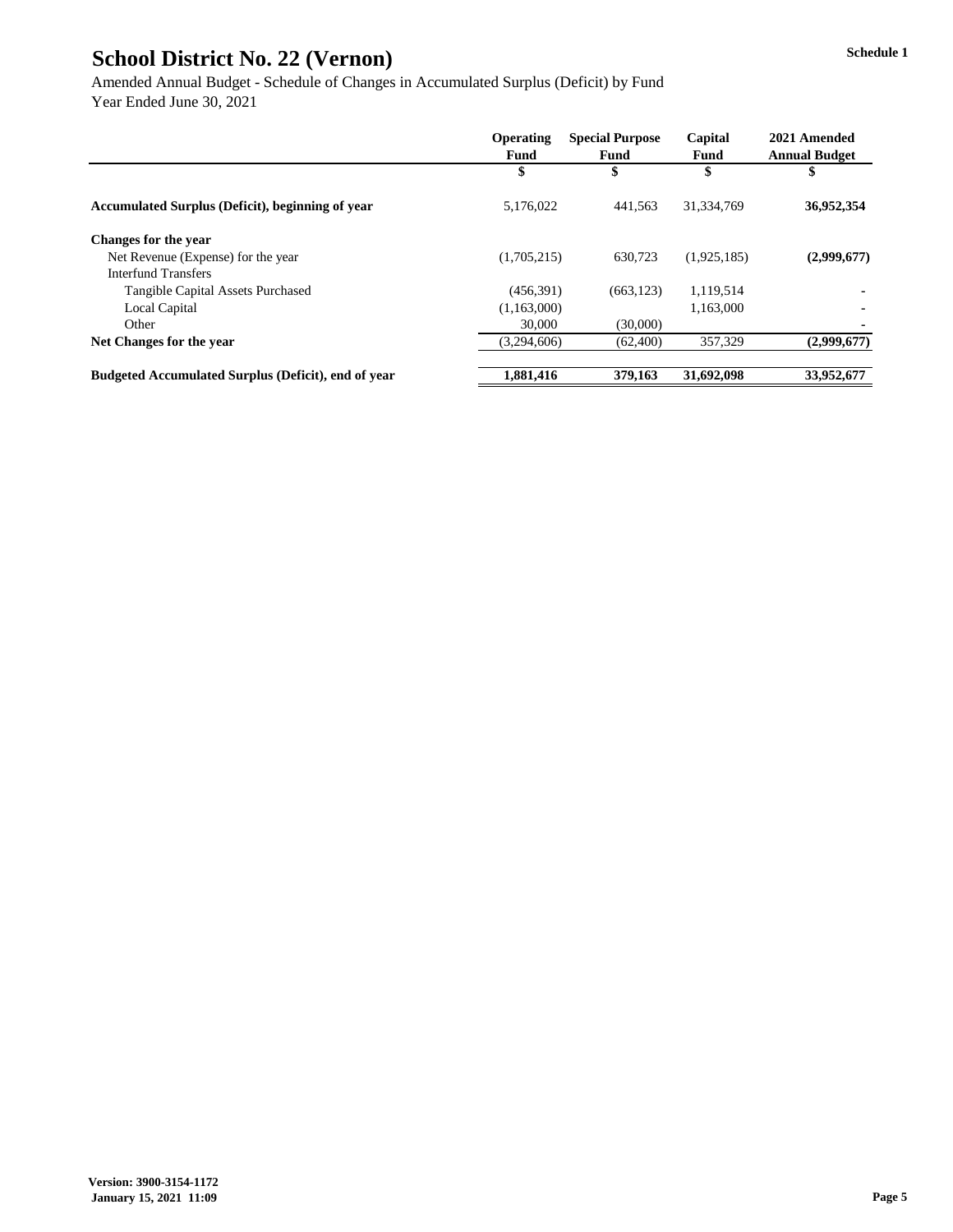# Amended Annual Budget - Operating Revenue and Expense

|                                                  | 2021 Amended         | 2020 Amended         |
|--------------------------------------------------|----------------------|----------------------|
|                                                  | <b>Annual Budget</b> | <b>Annual Budget</b> |
|                                                  | \$                   | $\mathcal{S}$        |
| <b>Revenues</b>                                  |                      |                      |
| <b>Provincial Grants</b>                         |                      |                      |
| Ministry of Education                            | 86,328,088           | 83,992,938           |
| Other                                            | 317,864              | 317,864              |
| Tuition                                          | 1,562,175            | 5,278,828            |
| <b>Other Revenue</b>                             | 1,154,683            | 1,182,897            |
| <b>Rentals and Leases</b>                        | 6,000                | 50,000               |
| <b>Investment Income</b>                         | 250,000              | 250,000              |
| <b>Total Revenue</b>                             | 89,618,810           | 91,072,527           |
| <b>Expenses</b>                                  |                      |                      |
| Instruction                                      | 76,305,104           | 76,272,513           |
| <b>District Administration</b>                   | 3,447,616            | 3,233,250            |
| <b>Operations and Maintenance</b>                | 9,548,166            | 9,530,420            |
| <b>Transportation and Housing</b>                | 2,023,139            | 2,071,481            |
| <b>Total Expense</b>                             | 91,324,025           | 91,107,664           |
| <b>Net Revenue (Expense)</b>                     | (1,705,215)          | (35, 137)            |
| <b>Budgeted Prior Year Surplus Appropriation</b> | 3,294,606            | 2,905,864            |
| Net Transfers (to) from other funds              |                      |                      |
| <b>Tangible Capital Assets Purchased</b>         | (456,391)            | (407, 727)           |
| Local Capital                                    | (1,163,000)          | (2,493,000)          |
| Other                                            | 30,000               | 30,000               |
| <b>Total Net Transfers</b>                       | (1,589,391)          | (2,870,727)          |
| <b>Budgeted Surplus (Deficit), for the year</b>  | $\blacksquare$       |                      |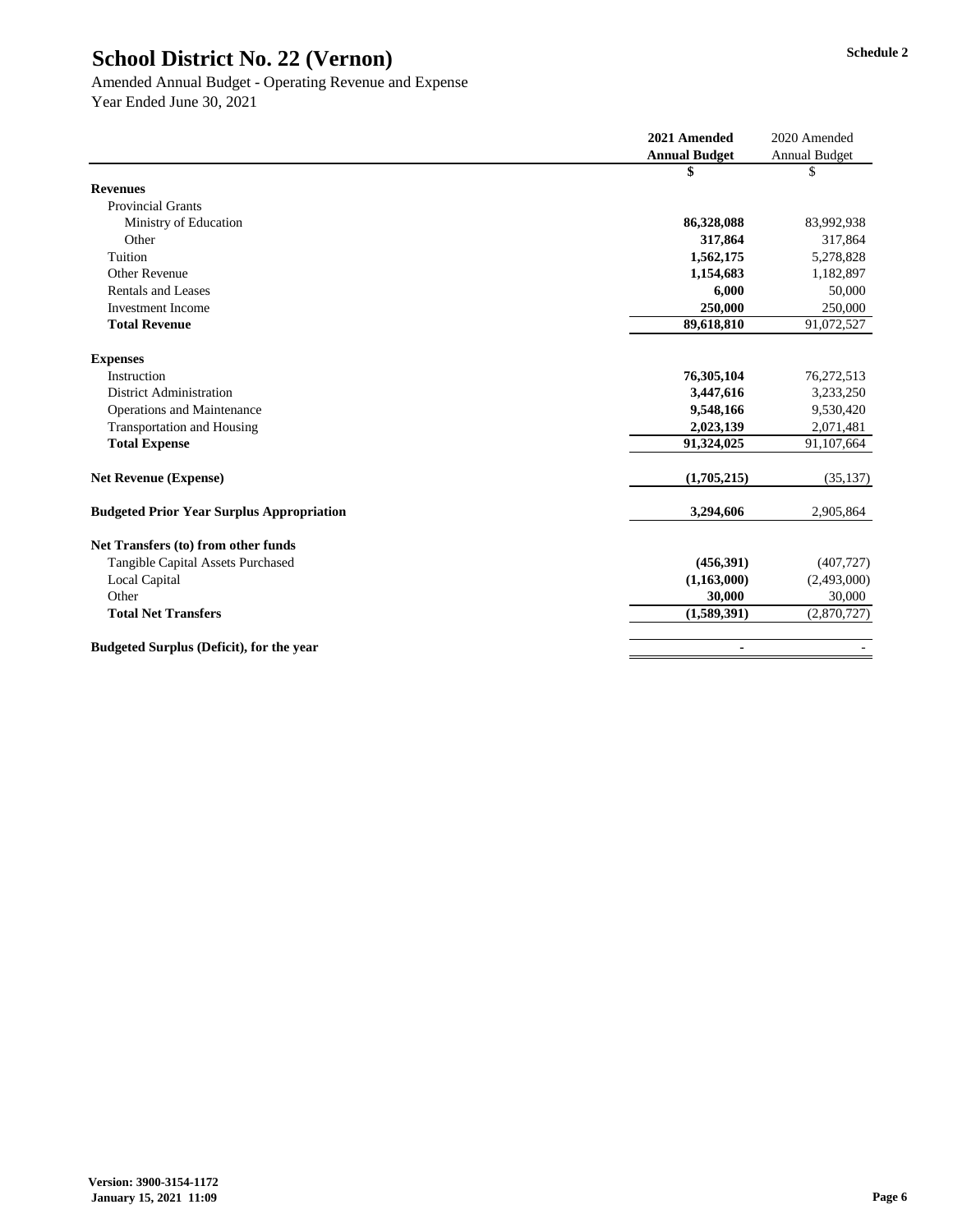|                                                        | 2021 Amended         | 2020 Amended         |
|--------------------------------------------------------|----------------------|----------------------|
|                                                        | <b>Annual Budget</b> | <b>Annual Budget</b> |
|                                                        | \$                   | \$                   |
| <b>Provincial Grants - Ministry of Education</b>       |                      |                      |
| Operating Grant, Ministry of Education                 | 84,320,696           | 83,423,678           |
| <b>ISC/LEA Recovery</b>                                | (970, 380)           | (998, 994)           |
| Other Ministry of Education Grants                     |                      |                      |
| Pay Equity                                             | 85,865               | 85,865               |
| <b>Funding for Graduated Adults</b>                    | 9,691                | 9,691                |
| <b>Transportation Supplement</b>                       | 361,094              | 361,094              |
| Carbon Tax Grant                                       |                      | 50,000               |
| <b>Employer Health Tax Grant</b>                       |                      | 648,766              |
| <b>Teachers' Labour Settlement Funding</b>             | 2,328,158            |                      |
| <b>Early Career Mentorship Funding</b>                 | 180,000              |                      |
| FSA and Monitored Marking                              | 12,964               | 12,964               |
| <b>Other Grants</b>                                    |                      | 4,000                |
| <b>Support Staff Wage Increase Grant</b>               |                      | 330,000              |
| Special Needs Enrolment Growth                         |                      | 65,874               |
| <b>Total Provincial Grants - Ministry of Education</b> | 86,328,088           | 83,992,938           |
|                                                        |                      |                      |
| <b>Provincial Grants - Other</b>                       | 317,864              | 317,864              |
| <b>Tuition</b>                                         |                      |                      |
| International and Out of Province Students             | 1,562,175            | 5,278,828            |
| <b>Total Tuition</b>                                   | 1,562,175            | 5,278,828            |
| <b>Other Revenues</b>                                  |                      |                      |
| Funding from First Nations                             | 970,380              | 998,994              |
| Miscellaneous                                          |                      |                      |
| <b>Transportation fees</b>                             | 160,000              | 150,000              |
| Artists in Education (ArtStarts)                       |                      | 9,600                |
| Miscellaneous                                          | 23,303               | 23,303               |
| <b>Other Grants</b>                                    | 1,000                | 1,000                |
| <b>Total Other Revenue</b>                             | 1,154,683            | 1,182,897            |
| <b>Rentals and Leases</b>                              | 6,000                | 50,000               |
| <b>Investment Income</b>                               | 250,000              | 250,000              |
| <b>Total Operating Revenue</b>                         | 89,618,810           | 91,072,527           |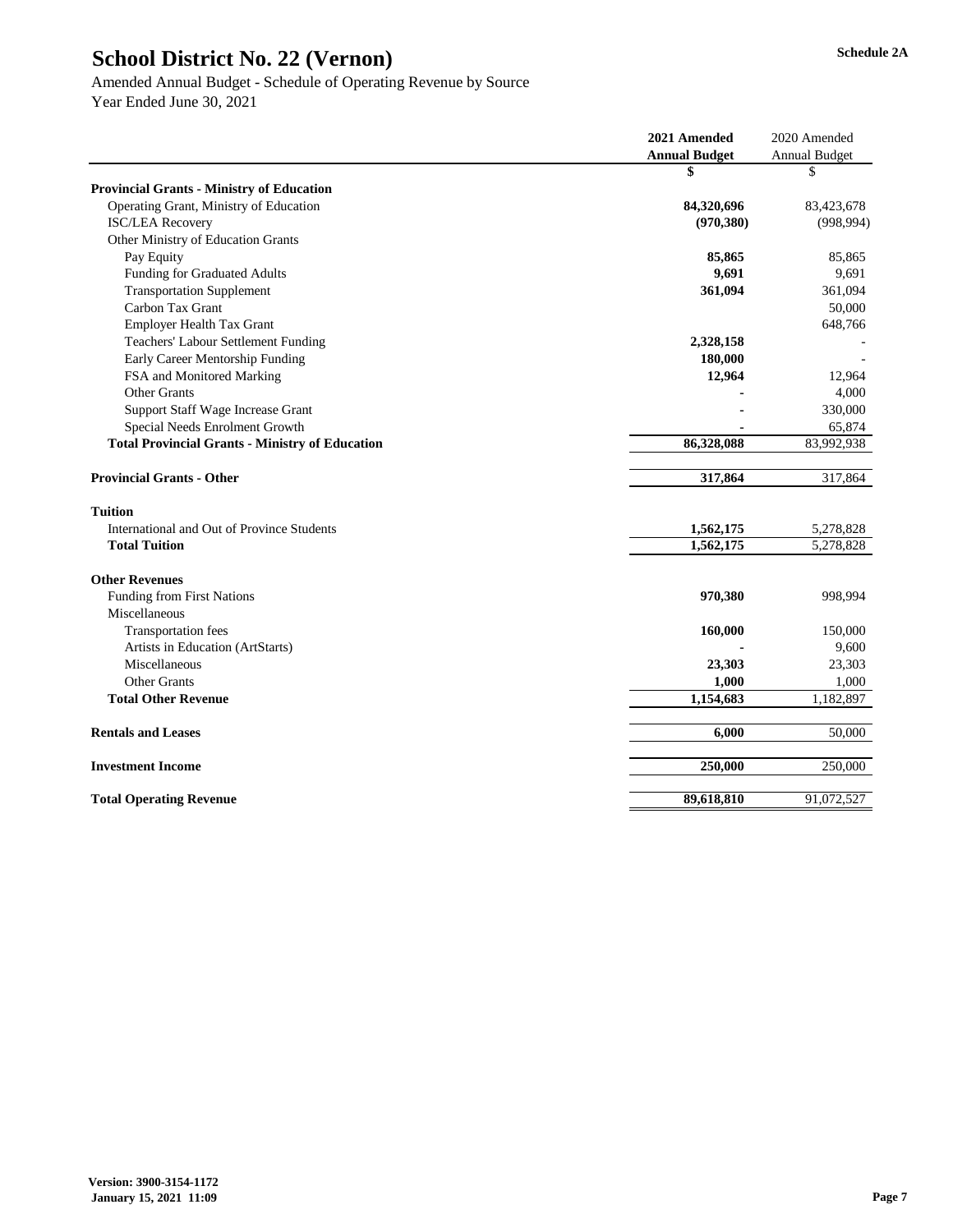|                                     | 2021 Amended         | 2020 Amended         |
|-------------------------------------|----------------------|----------------------|
|                                     | <b>Annual Budget</b> | <b>Annual Budget</b> |
|                                     | \$                   | \$                   |
| <b>Salaries</b>                     |                      |                      |
| Teachers                            | 40,975,521           | 39,575,216           |
| Principals and Vice Principals      | 5,154,283            | 4,894,992            |
| <b>Educational Assistants</b>       | 5,130,986            | 5,226,229            |
| <b>Support Staff</b>                | 7,955,798            | 7,824,605            |
| <b>Other Professionals</b>          | 2,192,815            | 2,128,598            |
| Substitutes                         | 3,259,981            | 3,204,971            |
| <b>Total Salaries</b>               | 64,669,384           | 62,854,611           |
| <b>Employee Benefits</b>            | 16,252,664           | 15,955,404           |
| <b>Total Salaries and Benefits</b>  | 80,922,048           | 78,810,015           |
| <b>Services and Supplies</b>        |                      |                      |
| <b>Services</b>                     | 3,641,967            | 5,335,469            |
| <b>Student Transportation</b>       | 6,500                | 8,815                |
| Professional Development and Travel | 660,718              | 782,571              |
| <b>Rentals and Leases</b>           | 85,650               | 122,675              |
| Dues and Fees                       | 92,939               | 86,439               |
| Insurance                           | 318,607              | 488,647              |
| <b>Supplies</b>                     | 3,543,671            | 3,437,995            |
| <b>Utilities</b>                    | 2,051,925            | 2,035,038            |
| <b>Total Services and Supplies</b>  | 10,401,977           | 12,297,649           |
| <b>Total Operating Expense</b>      | 91,324,025           | 91,107,664           |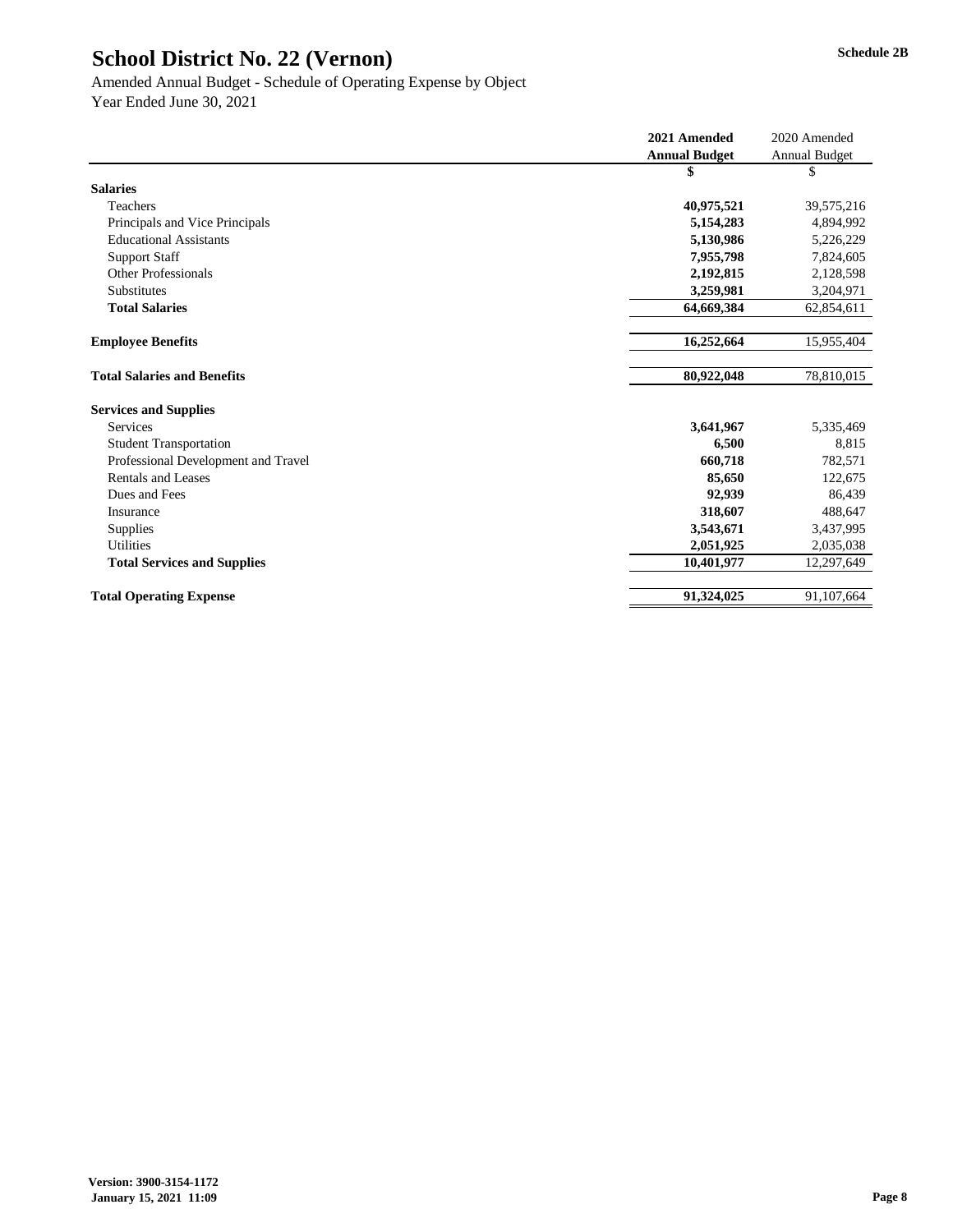# School District No. 22 (Vernon) Schedule 2C

Amended Annual Budget - Operating Expense by Function, Program and Object

| <b>Teachers</b><br><b>Salaries</b> | <b>Principals and</b><br><b>Vice Principals</b><br><b>Salaries</b> | <b>Educational</b><br><b>Assistants</b><br><b>Salaries</b> | <b>Support</b><br><b>Staff</b><br><b>Salaries</b> | <b>Professionals</b><br><b>Salaries</b>                                   | <b>Substitutes</b><br><b>Salaries</b>                               | <b>Total</b><br><b>Salaries</b>                                |
|------------------------------------|--------------------------------------------------------------------|------------------------------------------------------------|---------------------------------------------------|---------------------------------------------------------------------------|---------------------------------------------------------------------|----------------------------------------------------------------|
|                                    | \$                                                                 | \$                                                         | \$                                                | \$                                                                        | \$                                                                  | \$                                                             |
|                                    |                                                                    |                                                            |                                                   |                                                                           |                                                                     |                                                                |
| 32,088,381                         | 1,224,888                                                          |                                                            | 462,473                                           |                                                                           | 2,711,018                                                           | 36,486,760                                                     |
| 432,347                            | 136,841                                                            |                                                            | 33,534                                            | 22,800                                                                    | 3,000                                                               | 628,522                                                        |
| 751,056                            | 68,264                                                             |                                                            | 272,897                                           |                                                                           | 17,942                                                              | 1,110,159                                                      |
| 1,577,475                          |                                                                    |                                                            |                                                   |                                                                           | 17,542                                                              | 1,595,017                                                      |
| 5,304,654                          | 212,244                                                            | 4,413,873                                                  | 67,272                                            | 195,906                                                                   | 289,585                                                             | 10,483,534                                                     |
| 336,226                            |                                                                    |                                                            |                                                   |                                                                           |                                                                     | 336,226                                                        |
| 361,348                            |                                                                    | 717,113                                                    | 38,802                                            | 195,971                                                                   | 41,000                                                              | 1,354,234                                                      |
|                                    | 3,353,077                                                          |                                                            | 1,435,143                                         |                                                                           | 32,250                                                              | 4,820,470                                                      |
| 24,000                             |                                                                    |                                                            |                                                   |                                                                           |                                                                     | 24,000                                                         |
| 100,034                            | 136,841                                                            |                                                            | 56,495                                            | 51,800                                                                    |                                                                     | 345,170                                                        |
| 40,975,521                         | 5, 132, 155                                                        | 5,130,986                                                  | 2,366,616                                         | 466,477                                                                   | 3,112,337                                                           | 57,184,092                                                     |
|                                    |                                                                    |                                                            |                                                   |                                                                           |                                                                     |                                                                |
|                                    |                                                                    |                                                            |                                                   |                                                                           |                                                                     | 839,419                                                        |
|                                    |                                                                    |                                                            |                                                   |                                                                           |                                                                     | 133,054                                                        |
|                                    |                                                                    | $\blacksquare$                                             |                                                   |                                                                           |                                                                     | 1,056,828                                                      |
| $\blacksquare$                     | 22,128                                                             | $\sim$                                                     | 657,034                                           | 1,330,234                                                                 | 19,905                                                              | 2,029,301                                                      |
|                                    |                                                                    |                                                            |                                                   |                                                                           |                                                                     |                                                                |
|                                    |                                                                    |                                                            |                                                   |                                                                           |                                                                     | 380,350                                                        |
|                                    |                                                                    |                                                            |                                                   |                                                                           |                                                                     | 3,713,795                                                      |
|                                    |                                                                    |                                                            |                                                   |                                                                           |                                                                     | 148,717                                                        |
|                                    |                                                                    |                                                            |                                                   |                                                                           |                                                                     |                                                                |
| $\blacksquare$                     | $\blacksquare$                                                     | $\blacksquare$                                             | 3,875,729                                         | 286,194                                                                   | 80,939                                                              | 4,242,862                                                      |
|                                    |                                                                    |                                                            |                                                   |                                                                           |                                                                     |                                                                |
|                                    |                                                                    |                                                            |                                                   |                                                                           |                                                                     | 173,535                                                        |
|                                    |                                                                    |                                                            |                                                   |                                                                           |                                                                     | 1,039,594                                                      |
| $\blacksquare$                     | $\blacksquare$                                                     | $\blacksquare$                                             | 1,056,419                                         | 109,910                                                                   | 46,800                                                              | 1,213,129                                                      |
|                                    |                                                                    |                                                            |                                                   |                                                                           |                                                                     |                                                                |
| $\blacksquare$                     |                                                                    |                                                            |                                                   |                                                                           |                                                                     |                                                                |
| 40,975,521                         |                                                                    |                                                            | 7,955,798                                         | 2,192,815                                                                 |                                                                     |                                                                |
|                                    |                                                                    | 22,128                                                     | $\blacksquare$<br>5,154,283<br>5,130,986          | 126,922<br>530,112<br>92,605<br>3,637,511<br>145,613<br>61,825<br>994,594 | <b>Other</b><br>673,664<br>133,054<br>523,516<br>286,194<br>109,910 | 16,705<br>3,200<br>1,551<br>76,284<br>3,104<br>1,800<br>45,000 |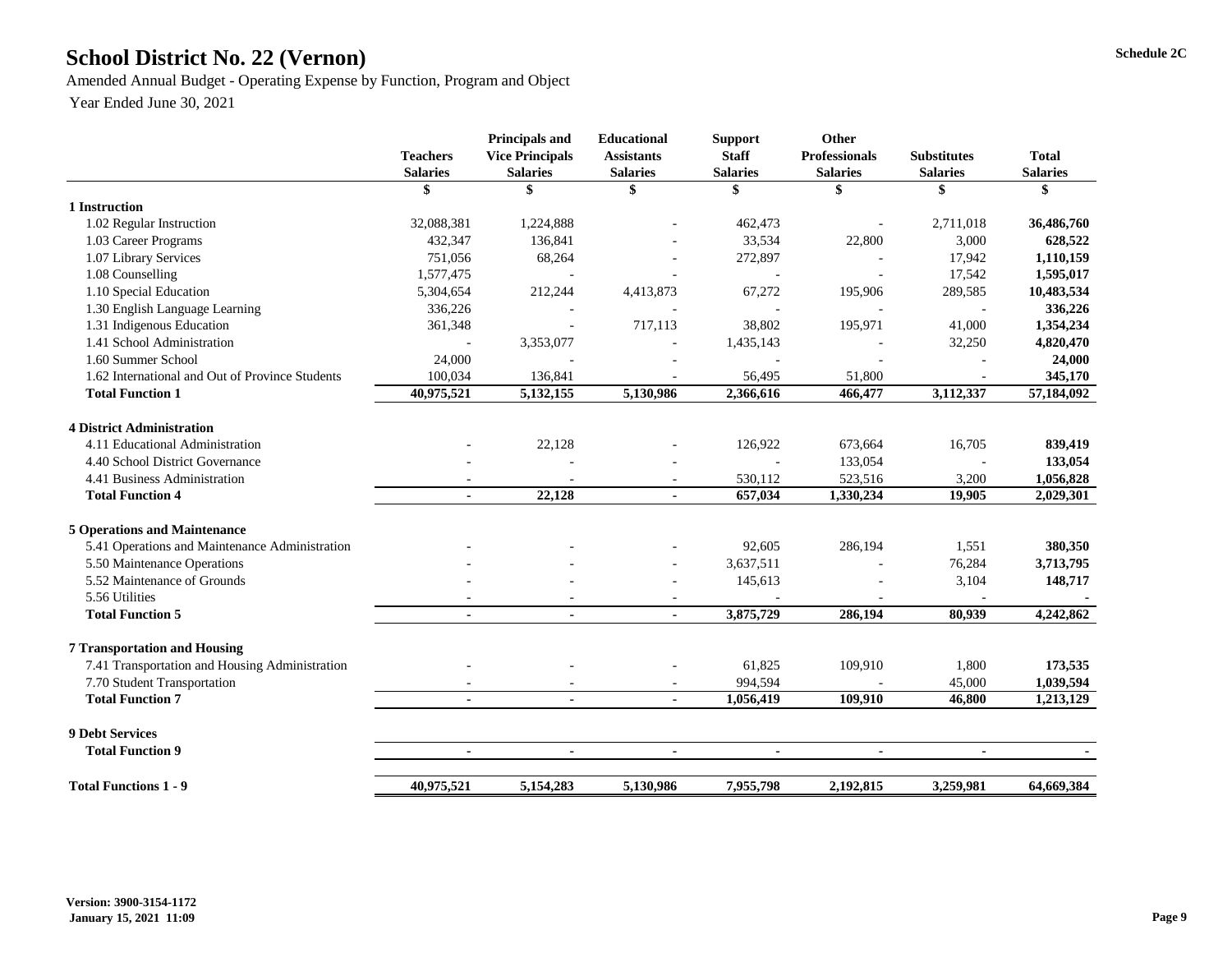# School District No. 22 (Vernon) Schedule 2C

Amended Annual Budget - Operating Expense by Function, Program and Object Year Ended June 30, 2021

| 2020 Amended         |
|----------------------|
| <b>Annual Budget</b> |
| \$                   |
|                      |
| 44,156,435           |
| 900,854              |
| 1,385,518            |
| 1,920,003            |
| 14,091,065           |
| 366,020              |
| 2,002,440            |
| 6,143,350            |
| 30,500               |
| 5,276,328            |
| 76,272,513           |
|                      |
| 1,128,805            |
| 237,055              |
| 1,867,390            |
| 3,233,250            |
|                      |
| 630,089              |
| 6,578,260            |
| 287,033              |
| 2,035,038            |
| 9,530,420            |
|                      |
| 195,101              |
| 1,876,380            |
| 2,071,481            |
|                      |
|                      |
|                      |
| 91,107,664           |
|                      |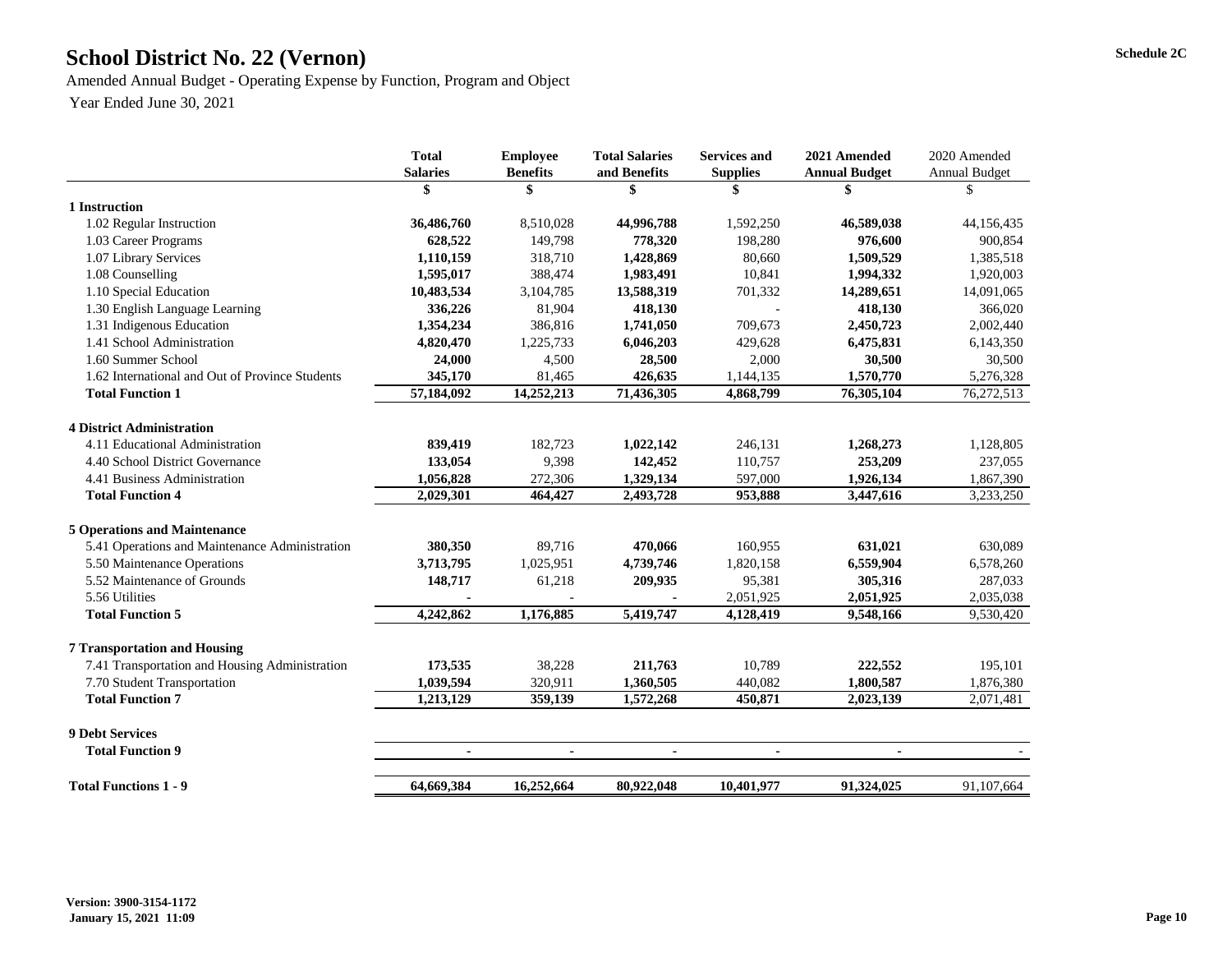#### Amended Annual Budget - Special Purpose Revenue and Expense

|                                                 | 2021 Amended         | 2020 Amended         |
|-------------------------------------------------|----------------------|----------------------|
|                                                 | <b>Annual Budget</b> | <b>Annual Budget</b> |
|                                                 | \$                   | \$                   |
| <b>Revenues</b>                                 |                      |                      |
| <b>Provincial Grants</b>                        |                      |                      |
| Ministry of Education                           | 12,238,119           | 8,780,005            |
| <b>Other Revenue</b>                            | 3,017,271            | 3,915,000            |
| <b>Investment Income</b>                        | 23,600               | 15,000               |
| <b>Total Revenue</b>                            | 15,278,990           | 12,710,005           |
| <b>Expenses</b>                                 |                      |                      |
| Instruction                                     | 12,624,713           | 10,864,971           |
| <b>District Administration</b>                  | 12,170               | 26,000               |
| <b>Operations and Maintenance</b>               | 1,530,613            | 848,496              |
| <b>Transportation and Housing</b>               | 480,771              | 186,788              |
| <b>Total Expense</b>                            | 14,648,267           | 11,926,255           |
| <b>Net Revenue (Expense)</b>                    | 630,723              | 783,750              |
| Net Transfers (to) from other funds             |                      |                      |
| <b>Tangible Capital Assets Purchased</b>        | (663, 123)           | (333,750)            |
| Other                                           | (30,000)             | (30,000)             |
| <b>Total Net Transfers</b>                      | (693, 123)           | (363,750)            |
| <b>Budgeted Surplus (Deficit), for the year</b> | (62, 400)            | 420,000              |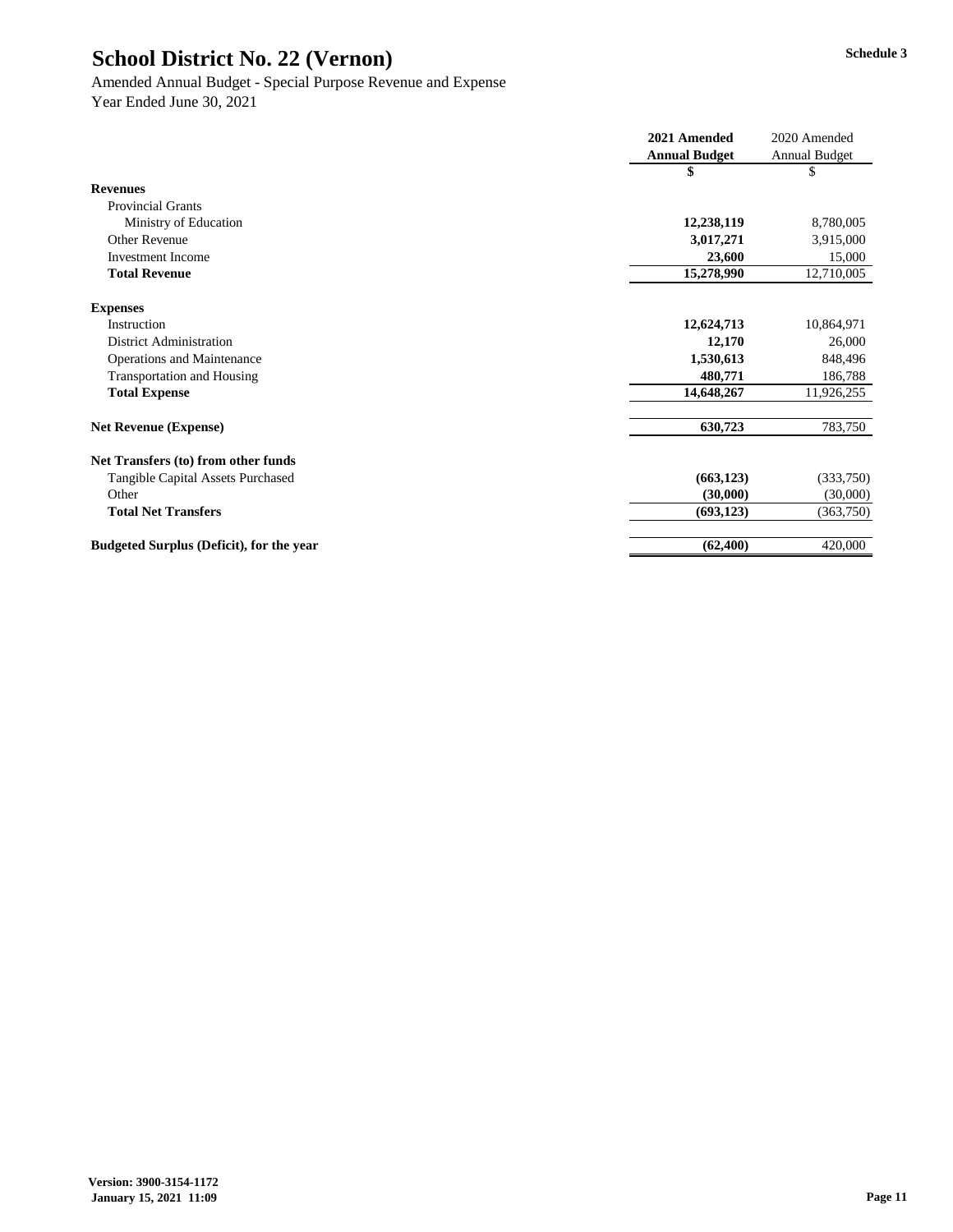# **Schedule 3A School District No. 22 (Vernon)**

Amended Annual Budget - Changes in Special Purpose Funds

|                                                                    | <b>Annual</b><br><b>Facility</b><br>Grant | <b>Learning</b><br><b>Improvement</b><br>Fund | <b>Scholarships</b><br>and<br><b>Bursaries</b> | <b>School</b><br>Generated<br><b>Funds</b> | <b>Related</b><br><b>Entities</b> | <b>Strong</b><br><b>Start</b> | Ready,<br>Set,<br>Learn  | <b>OLEP</b>    | <b>CommunityLINK</b>     |
|--------------------------------------------------------------------|-------------------------------------------|-----------------------------------------------|------------------------------------------------|--------------------------------------------|-----------------------------------|-------------------------------|--------------------------|----------------|--------------------------|
|                                                                    | \$                                        |                                               |                                                | \$                                         |                                   | \$                            |                          |                |                          |
| Deferred Revenue, beginning of year                                |                                           |                                               | 370,970                                        | 1,160,262                                  |                                   |                               |                          | 52,147         |                          |
| <b>Add:</b> Restricted Grants                                      |                                           |                                               |                                                |                                            |                                   |                               |                          |                |                          |
| Provincial Grants - Ministry of Education                          | 356,510                                   | 309,422                                       |                                                |                                            |                                   | 128,000                       | 34,300                   | 162,717        | 645,902                  |
| Other                                                              |                                           |                                               | 165,000                                        | 2,600,000                                  |                                   |                               |                          |                |                          |
| <b>Investment Income</b>                                           |                                           |                                               | 3,000                                          | 20,000                                     |                                   |                               |                          |                |                          |
|                                                                    | 356,510                                   | 309,422                                       | 168,000                                        | 2,620,000                                  |                                   | 128,000                       | 34,300                   | 162,717        | 645,902                  |
| Less: Allocated to Revenue<br>Recovered                            | 356,510                                   | 309,422                                       | 168,000                                        | 2,820,000                                  |                                   | 128,000                       | 34,300                   | 214,864        | 645,902                  |
| Deferred Revenue, end of year                                      | $\sim$                                    | $\sim$                                        | 370,970                                        | 960,262                                    | $\blacksquare$                    | $\blacksquare$                | $\sim$                   | $\blacksquare$ |                          |
| <b>Revenues</b>                                                    |                                           |                                               |                                                |                                            |                                   |                               |                          |                |                          |
| Provincial Grants - Ministry of Education                          | 356,510                                   | 309,422                                       |                                                |                                            |                                   | 128,000                       | 34,300                   | 214,864        | 645,902                  |
| Other Revenue                                                      |                                           |                                               | 165,000                                        | 2,800,000                                  | 50,000                            |                               |                          |                |                          |
| <b>Investment Income</b>                                           |                                           |                                               | 3,000                                          | 20,000                                     | 600                               |                               |                          |                |                          |
|                                                                    | 356,510                                   | 309,422                                       | 168,000                                        | 2,820,000                                  | 50,600                            | 128,000                       | 34,300                   | 214,864        | 645,902                  |
| <b>Expenses</b><br>Salaries                                        |                                           |                                               |                                                |                                            |                                   |                               |                          |                |                          |
| Teachers                                                           |                                           |                                               |                                                |                                            |                                   |                               | $\overline{\phantom{a}}$ | 23,961         |                          |
| Principals and Vice Principals                                     |                                           |                                               |                                                |                                            |                                   |                               |                          | 56,887         | $\overline{\phantom{a}}$ |
| <b>Educational Assistants</b>                                      |                                           | 246,116                                       |                                                |                                            |                                   | 80,174                        | $\overline{\phantom{a}}$ | 27,322         |                          |
| <b>Support Staff</b>                                               |                                           | $\overline{\phantom{a}}$                      |                                                |                                            |                                   | 4,000                         |                          |                | 4,000                    |
| <b>Other Professionals</b>                                         |                                           |                                               |                                                |                                            |                                   |                               |                          |                | $\overline{a}$           |
| Substitutes                                                        |                                           | 11,839                                        |                                                | $\overline{\phantom{a}}$                   |                                   |                               | 2,500                    | 17,812         |                          |
|                                                                    | $\overline{\phantom{a}}$                  | 257,955                                       | $\overline{\phantom{0}}$                       | $\overline{\phantom{a}}$                   | $\overline{\phantom{a}}$          | 84,174                        | 2,500                    | 125,982        | 4,000                    |
| <b>Employee Benefits</b>                                           | $\overline{\phantom{a}}$                  | 51,467                                        |                                                |                                            |                                   | 25,854                        | 500                      | 27,093         | 836                      |
| Services and Supplies                                              | 26,554                                    |                                               | 168,000                                        | 2,820,000                                  | 83,000                            | 17,972                        | 31,300                   | 61,789         | 641,066                  |
|                                                                    | 26,554                                    | 309,422                                       | 168,000                                        | 2,820,000                                  | 83,000                            | 128,000                       | 34,300                   | 214,864        | 645,902                  |
| <b>Net Revenue (Expense) before Interfund Transfers</b>            | 329,956                                   | $\sim$                                        | $\sim$                                         |                                            | (32, 400)                         | $\sim$                        | $\sim$                   | $\sim$         |                          |
| <b>Interfund Transfers</b>                                         |                                           |                                               |                                                |                                            |                                   |                               |                          |                |                          |
| Tangible Capital Assets Purchased                                  | (329, 956)                                |                                               |                                                |                                            |                                   |                               |                          |                |                          |
| Other                                                              |                                           |                                               |                                                |                                            | (30,000)                          |                               |                          |                |                          |
|                                                                    | (329, 956)                                | $\sim$                                        | $\sim$                                         | $\sim$                                     | (30,000)                          | $\sim$                        | $\sim$                   | $\sim$         | $\sim$                   |
| <b>Net Revenue (Expense)</b>                                       | $\sim$                                    | $\sim$                                        | $\sim$                                         | $\sim$                                     | (62, 400)                         | $\sim$                        | $\sim$                   | $\blacksquare$ | $\blacksquare$           |
|                                                                    |                                           |                                               |                                                |                                            |                                   |                               |                          |                |                          |
| Additional Expenses funded by, and reported in, the Operating Fund |                                           | 20,000                                        |                                                |                                            |                                   |                               |                          |                | 240,428                  |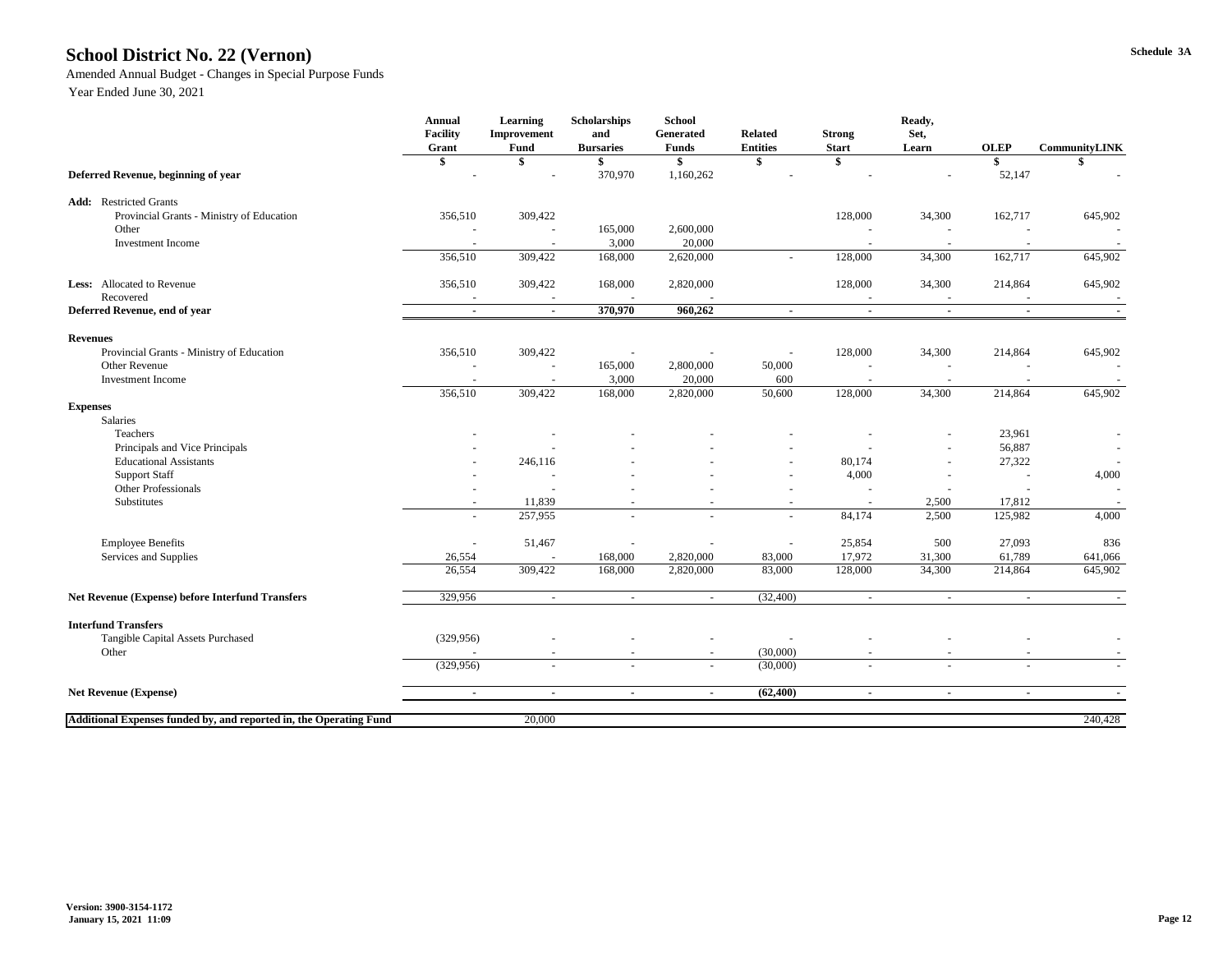#### **Schedule 3A School District No. 22 (Vernon)**

Amended Annual Budget - Changes in Special Purpose Funds

|                                                                    | <b>Classroom</b><br><b>Enhancement</b><br><b>Fund - Overhead</b> | <b>Classroom</b><br><b>Enhancement</b> | <b>Classroom</b><br><b>Enhancement</b><br><b>Fund - Staffing Fund - Remedies</b> | <b>First Nation</b><br><b>Student</b><br><b>Transportation</b> | <b>Mental</b><br><b>Health</b><br>in Schools | <b>Changing</b><br><b>Results for</b><br><b>Young Children School Grant</b> | <b>Safe Return</b><br>to | <b>Federal Safe</b><br><b>Return to</b><br><b>Class Fund</b> | Other<br><b>Grants</b> |
|--------------------------------------------------------------------|------------------------------------------------------------------|----------------------------------------|----------------------------------------------------------------------------------|----------------------------------------------------------------|----------------------------------------------|-----------------------------------------------------------------------------|--------------------------|--------------------------------------------------------------|------------------------|
|                                                                    |                                                                  |                                        |                                                                                  |                                                                |                                              |                                                                             |                          |                                                              |                        |
| Deferred Revenue, beginning of year                                |                                                                  |                                        | 44,244                                                                           | 87,483                                                         |                                              |                                                                             |                          |                                                              | 2,271                  |
| <b>Add:</b> Restricted Grants                                      |                                                                  |                                        |                                                                                  |                                                                |                                              |                                                                             |                          |                                                              |                        |
| Provincial Grants - Ministry of Education                          | 696,607                                                          | 5,510,156                              | 105,840                                                                          | 203,288                                                        | 52,000                                       | 8,503                                                                       | 640,018                  | 3,245,226                                                    |                        |
| Other                                                              |                                                                  |                                        |                                                                                  |                                                                |                                              |                                                                             |                          |                                                              |                        |
| <b>Investment Income</b>                                           |                                                                  |                                        |                                                                                  |                                                                |                                              |                                                                             |                          |                                                              |                        |
|                                                                    | 696,607                                                          | 5,510,156                              | 105,840                                                                          | 203,288                                                        | 52,000                                       | 8,503                                                                       | 640,018                  | 3,245,226                                                    |                        |
| Less: Allocated to Revenue                                         | 696,607                                                          | 5,510,156                              | 105,840                                                                          | 290,771                                                        | 52,000                                       | 8,503                                                                       | 640,018                  | 3,245,226                                                    | 2,271                  |
| Recovered                                                          |                                                                  |                                        | 44,244                                                                           |                                                                |                                              |                                                                             |                          |                                                              |                        |
| Deferred Revenue, end of year                                      | $\sim$                                                           | $\sim$                                 | $\blacksquare$                                                                   | $\sim$                                                         | $\blacksquare$                               | $\sim$                                                                      | $\blacksquare$           |                                                              |                        |
| <b>Revenues</b>                                                    |                                                                  |                                        |                                                                                  |                                                                |                                              |                                                                             |                          |                                                              |                        |
| Provincial Grants - Ministry of Education                          | 696,607                                                          | 5,510,156                              | 105,840                                                                          | 290,771                                                        | 52,000                                       | 8,503                                                                       | 640,018                  | 3,245,226                                                    |                        |
| <b>Other Revenue</b>                                               |                                                                  |                                        |                                                                                  |                                                                |                                              |                                                                             |                          |                                                              | 2,271                  |
| <b>Investment Income</b>                                           |                                                                  |                                        |                                                                                  |                                                                |                                              |                                                                             |                          |                                                              |                        |
|                                                                    | 696,607                                                          | 5,510,156                              | 105,840                                                                          | 290,771                                                        | 52,000                                       | 8,503                                                                       | 640,018                  | 3,245,226                                                    | 2,271                  |
| <b>Expenses</b>                                                    |                                                                  |                                        |                                                                                  |                                                                |                                              |                                                                             |                          |                                                              |                        |
| Salaries                                                           |                                                                  |                                        |                                                                                  |                                                                |                                              |                                                                             |                          |                                                              |                        |
| Teachers                                                           | $\overline{\phantom{a}}$                                         | 4,430,808                              |                                                                                  |                                                                |                                              |                                                                             | $\overline{\phantom{a}}$ | 918,570                                                      | $\sim$                 |
| Principals and Vice Principals                                     |                                                                  |                                        |                                                                                  |                                                                | $\overline{\phantom{a}}$                     |                                                                             |                          | 110,640                                                      |                        |
| <b>Educational Assistants</b>                                      | 262,199                                                          |                                        |                                                                                  |                                                                | $\overline{\phantom{a}}$                     | 1,500                                                                       |                          |                                                              | $\sim$                 |
| <b>Support Staff</b>                                               | 23,736                                                           |                                        |                                                                                  | 60,796                                                         |                                              |                                                                             | 253,875                  | 310,801                                                      |                        |
| Other Professionals                                                | 12,170                                                           |                                        |                                                                                  |                                                                | 42,433                                       |                                                                             |                          |                                                              |                        |
| Substitutes                                                        | 259,060                                                          |                                        | 84,672                                                                           |                                                                |                                              | 3,200                                                                       |                          | 435,000                                                      |                        |
|                                                                    | 557,165                                                          | 4,430,808                              | 84,672                                                                           | 60,796                                                         | 42,433                                       | 4,700                                                                       | 253,875                  | 1,775,011                                                    |                        |
| <b>Employee Benefits</b>                                           | 139,442                                                          | 1,079,348                              | 21,168                                                                           | 26,056                                                         | 9,567                                        | $\overline{\phantom{a}}$                                                    | 80,714                   | 400,544                                                      | $\sim$                 |
| Services and Supplies                                              |                                                                  |                                        |                                                                                  | 203,919                                                        |                                              | 3,803                                                                       | 254,262                  | 787,671                                                      | 2,271                  |
|                                                                    | 696,607                                                          | 5,510,156                              | 105,840                                                                          | 290,771                                                        | 52,000                                       | 8,503                                                                       | 588,851                  | 2,963,226                                                    | 2,271                  |
| <b>Net Revenue (Expense) before Interfund Transfers</b>            |                                                                  |                                        | $\sim$                                                                           | $\overline{\phantom{a}}$                                       | $\overline{\phantom{a}}$                     |                                                                             | 51,167                   | 282,000                                                      |                        |
| <b>Interfund Transfers</b>                                         |                                                                  |                                        |                                                                                  |                                                                |                                              |                                                                             |                          |                                                              |                        |
| Tangible Capital Assets Purchased                                  | $\sim$                                                           |                                        |                                                                                  |                                                                |                                              |                                                                             | (51, 167)                | (282,000)                                                    |                        |
| Other                                                              |                                                                  |                                        |                                                                                  |                                                                |                                              |                                                                             |                          |                                                              |                        |
|                                                                    | $\sim$                                                           | $\overline{\phantom{0}}$               | $\sim$                                                                           | $\overline{\phantom{a}}$                                       | $\sim$                                       | $\sim$                                                                      | (51, 167)                | (282,000)                                                    | $\sim$                 |
| <b>Net Revenue (Expense)</b>                                       | $\blacksquare$                                                   |                                        | $\sim$                                                                           | $\sim$                                                         | $\blacksquare$                               | $\sim$                                                                      | $\sim$                   |                                                              |                        |
|                                                                    |                                                                  |                                        |                                                                                  |                                                                |                                              |                                                                             |                          |                                                              |                        |
| Additional Expenses funded by, and reported in, the Operating Fund |                                                                  | 208,838                                |                                                                                  |                                                                |                                              |                                                                             |                          |                                                              |                        |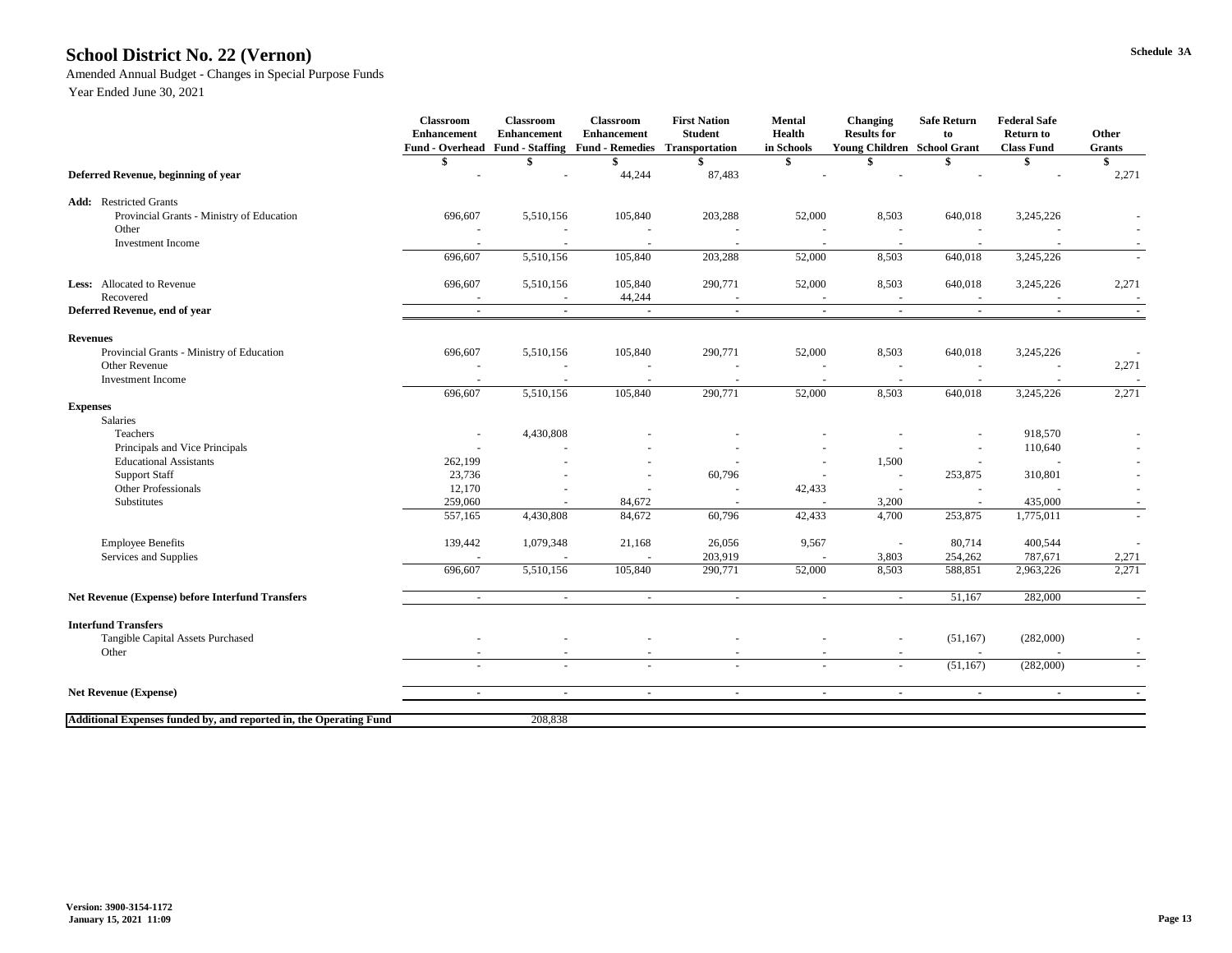# **Schedule 3A School District No. 22 (Vernon)**

Amended Annual Budget - Changes in Special Purpose Funds Year Ended June 30, 2021

|                                     |                                                                    | <b>TOTAL</b> |
|-------------------------------------|--------------------------------------------------------------------|--------------|
|                                     |                                                                    | \$           |
| Deferred Revenue, beginning of year | 1,717,377                                                          |              |
| Add:                                | <b>Restricted Grants</b>                                           |              |
|                                     | Provincial Grants - Ministry of Education                          | 12,098,489   |
|                                     | Other                                                              | 2,765,000    |
|                                     | <b>Investment Income</b>                                           | 23,000       |
|                                     |                                                                    | 14,886,489   |
| Less:                               | <b>Allocated to Revenue</b>                                        | 15,228,390   |
|                                     | Recovered                                                          | 44,244       |
|                                     | Deferred Revenue, end of year                                      | 1,331,232    |
| <b>Revenues</b>                     |                                                                    |              |
|                                     | Provincial Grants - Ministry of Education                          | 12,238,119   |
|                                     | <b>Other Revenue</b>                                               | 3,017,271    |
|                                     | <b>Investment Income</b>                                           | 23,600       |
|                                     |                                                                    | 15,278,990   |
| <b>Expenses</b>                     |                                                                    |              |
|                                     | <b>Salaries</b>                                                    |              |
|                                     | Teachers                                                           | 5,373,339    |
|                                     | Principals and Vice Principals                                     | 167,527      |
|                                     | <b>Educational Assistants</b>                                      | 617,311      |
|                                     | <b>Support Staff</b>                                               | 657,208      |
|                                     | <b>Other Professionals</b>                                         | 54,603       |
|                                     | Substitutes                                                        | 814,083      |
|                                     |                                                                    | 7,684,071    |
|                                     | <b>Employee Benefits</b>                                           | 1,862,589    |
|                                     | Services and Supplies                                              | 5,101,607    |
|                                     |                                                                    | 14,648,267   |
|                                     | <b>Net Revenue (Expense) before Interfund Transfers</b>            | 630,723      |
|                                     | <b>Interfund Transfers</b>                                         |              |
|                                     | <b>Tangible Capital Assets Purchased</b>                           | (663, 123)   |
|                                     | Other                                                              | (30,000)     |
|                                     |                                                                    | (693, 123)   |
|                                     | <b>Net Revenue (Expense)</b>                                       | (62, 400)    |
|                                     | Additional Expenses funded by, and reported in, the Operating Fund | 469,266      |